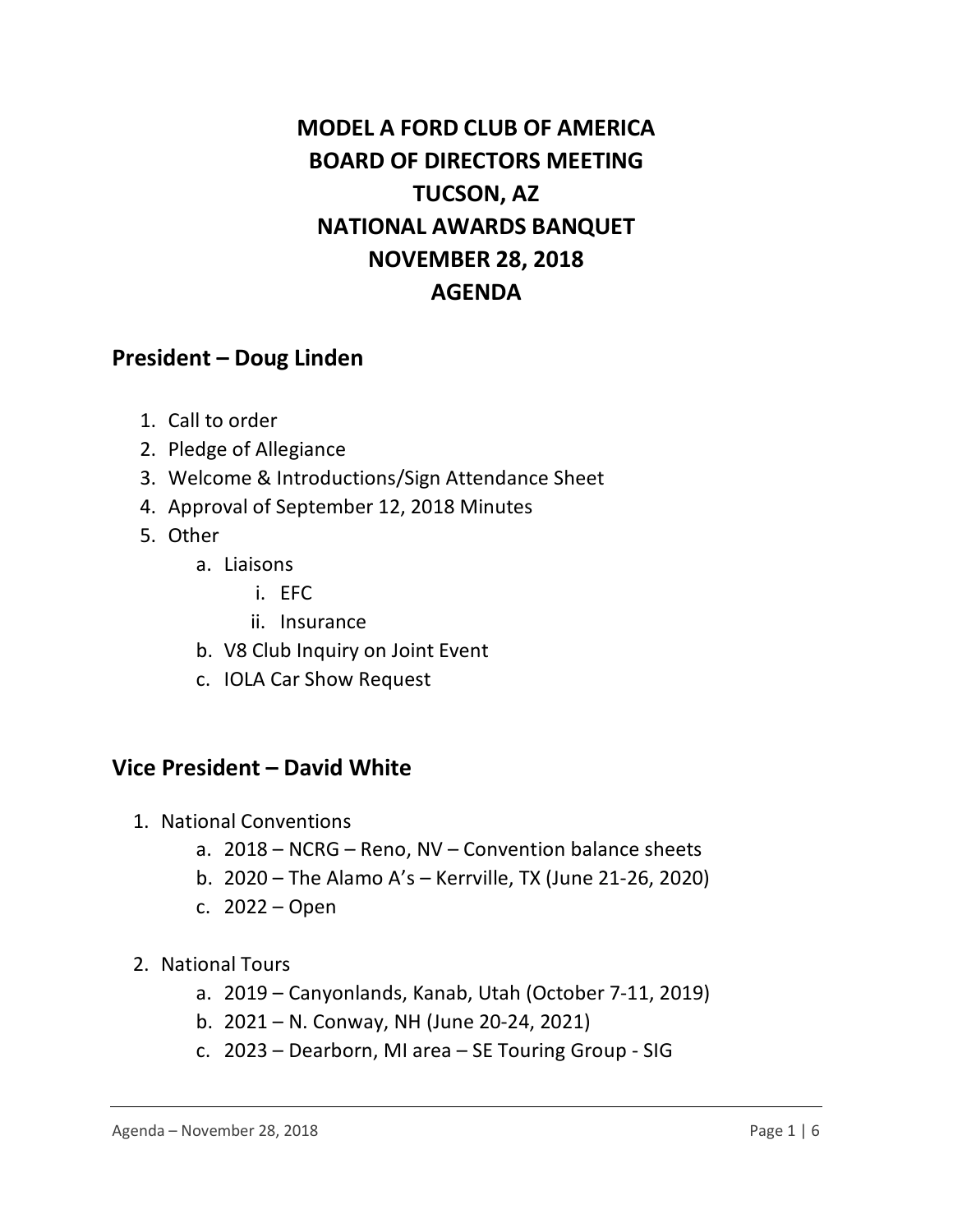- 3. National Awards Banquets
	- a. 2018 Tucson, AZ (Nov. 27-30, 2018)
	- b. 2019 Claremont, CA (Dec. 2-5, 2018
	- c. 2020 Open
	- d. 2021 Open
- 4. Move to accept the budget for the 2019 NAB in Claremont, from the Pomona Valley A's and to advance them \$3,500 for the event.
- 5. Discussion of policy changes regarding profit sharing
- 6. Report on discussion with Sweet 16 A's in Kalamazoo regarding a possible 2022 convention there.
- 7. Other

## **Secretary – Kay C. Lee**

- 1. Bill Myers email change
- 2. Mack Products, Moberly, MO
- 3. Other

## **Treasurer – Alex Janke**

- 1. Review of financials = FY Ending June 30, 2018
- 2. Hershey
- 3. Current Financials
- 4. Victoria Book
- 5. Other

## **Doug Clayton**

- 1. Move to approve Alex Janke as the Chief Judge for the 2019 Northern California Regional Group meet in Santa Rosa
- 2. Move to approve Tim Johnstone as the Chief Judge for the 2020 National Convention in Kerrville, Texas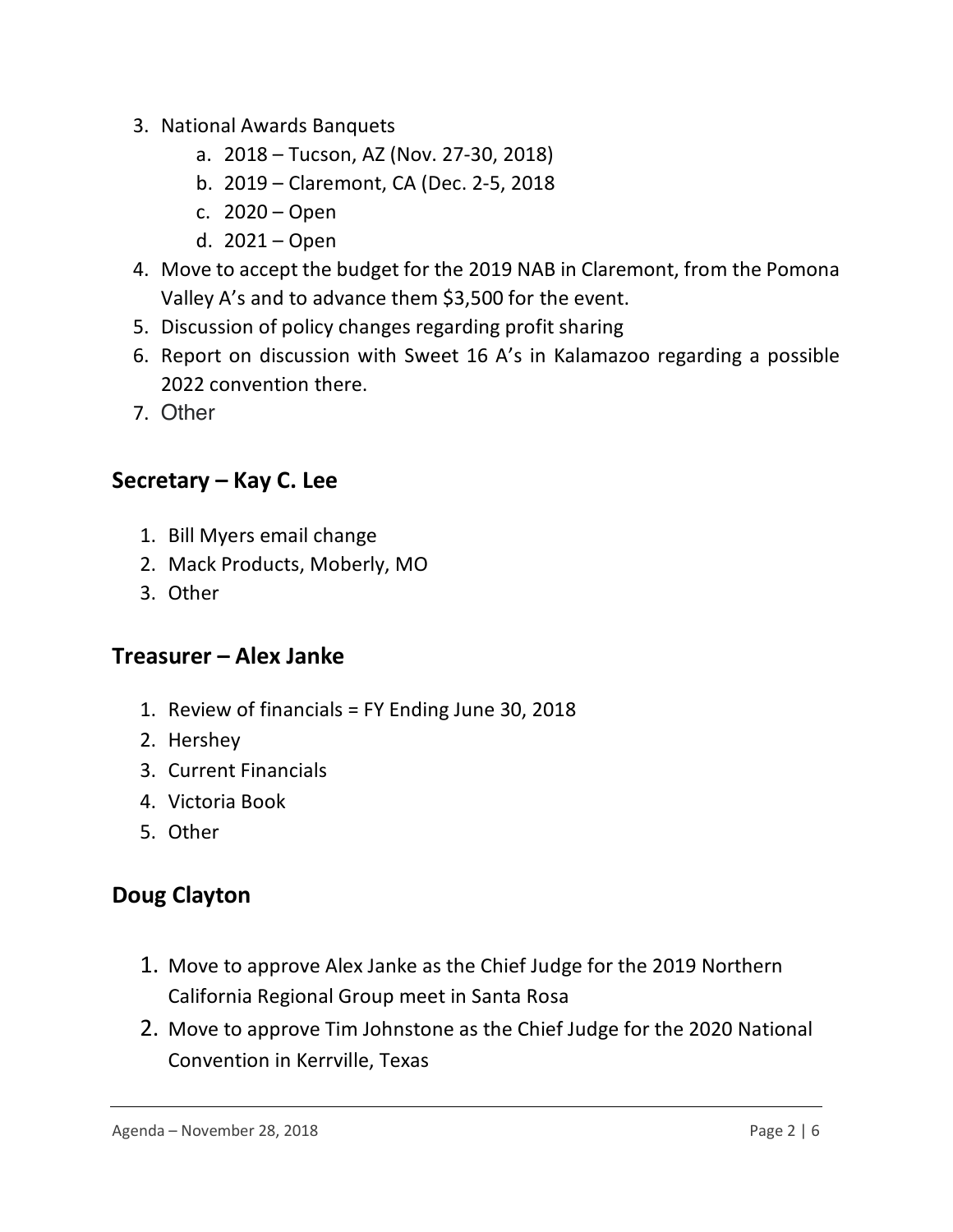- 3. Status of digital edition of *The Restorer*
- 4. 2018 Literary Award winners and attendance at the NAB
- 5. Publication sales to date (spreadsheet)
- 6. JSC Liaison
	- a. JSC Skype Meetings October 16 and November 12, 2018
	- b. JSC Seminar at 2018 NAB in Tucson
	- c. Paint and Finish Guide progress
- 7. Other

## **Marketing & Membership – Jay McCord**

- 1. Election of Directors Election held and special thank you to Frazee's and other volunteers.
- 2. Free Membership Program 2018 Report
- 3. Chapter Ambassador Program 2018 Report
- 4. Blue Oval Program Member to Member Program 2018 Report

#### **WE NEED EVERYONE'S HELP IN 2019!!!**

- 5. Event Kits This program has tremendous potential 11 events in 2018
- 6. GOAL for 2019: MAFCA Attendance via Kits at Major events each month we supply *Restorers* for National and Chapter involvement. Potential event, Classic Auto Show, March 16-17, 2019.
- 7. Vendor Fliers Program in progress Individual files in turnover
- 8. Facebook outreach 500 members in past two years. I urge all directors to be involved with this outreach.
- 9. Recruiting 3 Levels Ongoing program All material focus on
- 10.Focus on 100 Joint MARC-MAFCA Chapters in progress
- 11.Come on Back Discussion of response of non-renewal mailing
- 12.New Promotional Materials: Show fliers, Rosie Poster, Bumper Sticker
- 13.Car Cards
- 14.Other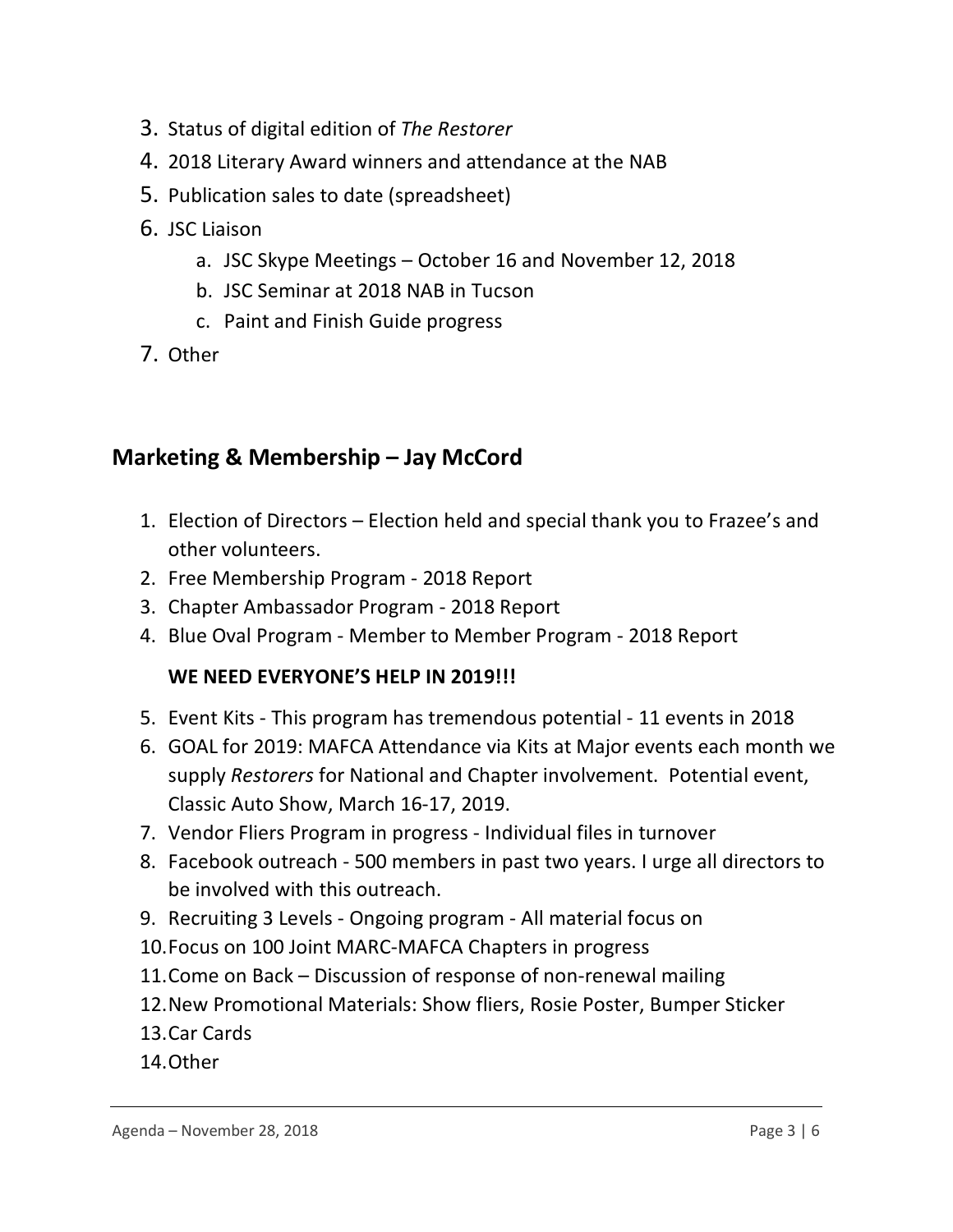## **Chapter Coordinator – Garth Shreading**

- 1. Report on 2019 National Tour
- 2. Review Social Media
	- a. Facebook
	- b. Constant Contact
- 3. Newsletter and Website Award winners
- 4. Other

## **Advertising – Dan Foulk Review 2018:**

- 1. New or long departed *Restorer* advertisers:
	- a. TP Tools & Equipment (1 year)
	- b. Thomas Hirchak Auction Co. (1 time)
	- c. Classic Car Motor Oil
	- d. Expert Model A Mechanical Service Larry Shepard (1 year)
	- e. Creative Solutions (Logolites) (month to month)
	- f. David Carey Shirts (month to month)
	- g. Model A Garage (1/2 page) (1 year Bundled sale)
	- h. Trisisdesign No Foot Starter (month to month)
- 2. New Website advertisers
	- a. Mac's Antique Auto Parts (Bundled added to their *Restorer* Ad)
	- b. Cartouche Upholstery (Bundled added to their *Restorer* Ad)
	- c. Lucas Tires (Bundled added to their *Restorer* Ad)
	- d. Model A Garage (Bundled Sale)
	- e. California (Sacramento) Vintage Ford (Bundled Sale They wanted it started ASAP)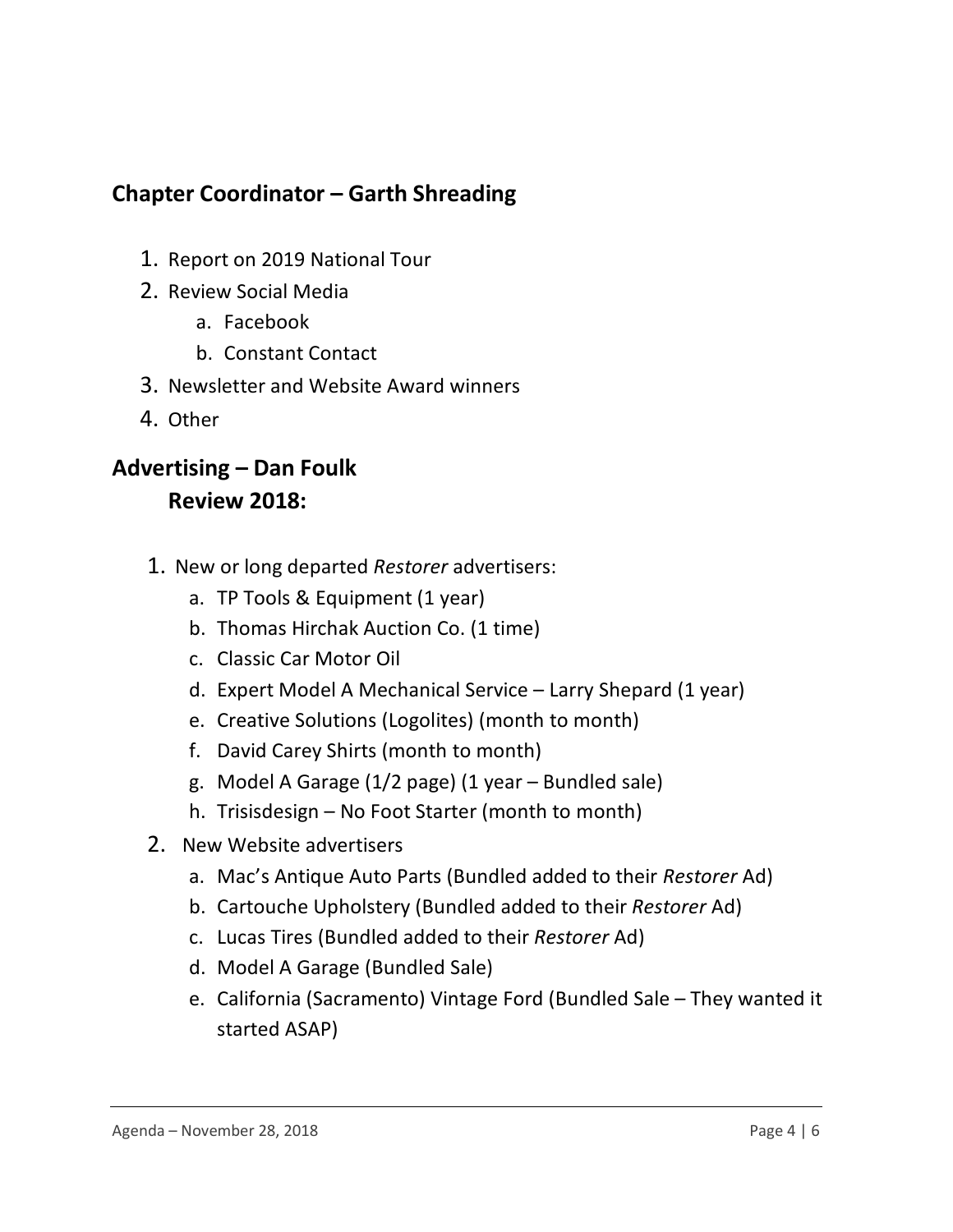- 3. For sure in 2019
	- a. California (Sacramento) Vintage Ford  $-$  1/2 page ad Jan/Feb (Bundled)
	- b. Gzintatool  $\frac{1}{4}$  page ad Jan/Feb (Bundled)
- 4. Highly Probable for 2019
	- a. Powermaster Performance  $-$  1/2 page ad Jan/Feb (Bundled)
- 5. Additionally
	- a. Worked with Old Cars Weekly to place our ad on their August 2019 Calendar – This features a Model A.
	- b. Introduced Product of the Month to our website.

### **New Ads for 2019, see C & E above:**

- 6. In the works for 2019!
	- a. Allstate Insurance Peter Ward
	- b. S.C.A.T. Tom Lieb
	- c. Rusty Lugs Amanda Uthe
	- d. LeBaron Bonney
- 7. Gone but not forgotten!
	- a. Mitchell Manufacturing
	- b. European Classic Tires
	- c. Logolites
	- d. Classic Car Motor Oil
- 8. Contacted
	- a. Peter Ward Allstate
	- b. Amanda Uthe Rusty Lugs
	- c. Scott Holbrook LeBaron Bonney
	- d. Vintage Precision
	- e. Ian Albrittan Logo Lites
	- f. Tom Lieb S.C.A.T.
	- g. Sue Mitchell Mitchell Manufacturing
	- h. Dave Trank MAC's